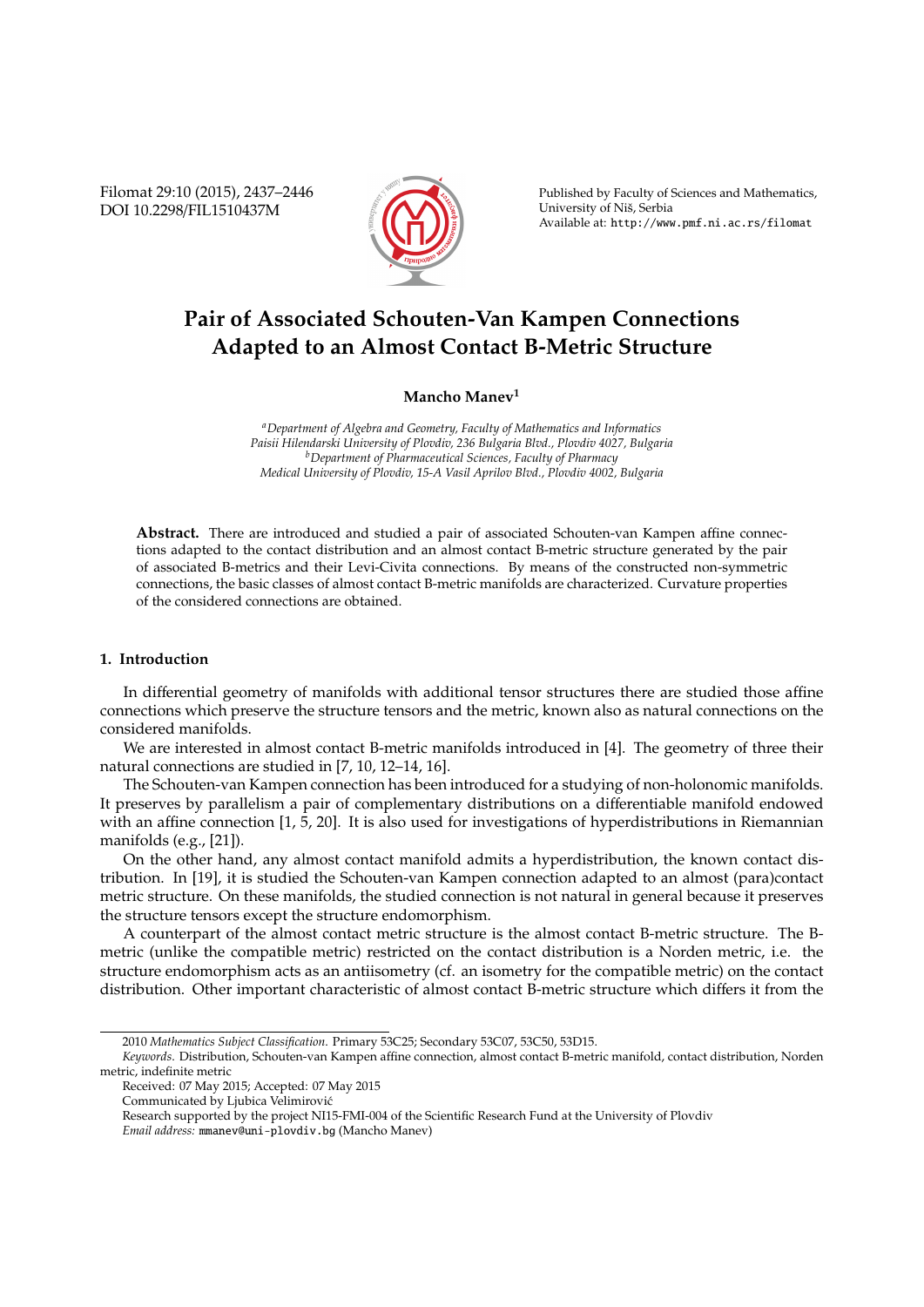metric one is that the associated (0,2)-tensor of the B-metric is also a B-metric. This pair of B-metrics generates a pair of Levi-Civita connections.

In the present paper, our goal is introducing and investigation of a pair of Schouten-van Kampen connections which are associated to the pair of Levi-Civita connections and adapted to the contact distribution of an almost contact B-metric manifold. Then, we characterize the classes of considered manifolds using these connections and obtain some corresponding curvature properties.

### **2. Almost Contact B-Metric Manifolds**

Let us consider an *almost contact B-metric manifold* denoted by  $(M, \varphi, \xi, \eta, q)$ . This means that *M* is a  $(2n + 1)$ -dimensional  $(n \in \mathbb{N})$  differentiable manifold with an almost contact structure  $(\varphi, \xi, \eta)$ , where  $\varphi$ is an endomorphism of the tangent bundle *TM*,  $\xi$  is a Reeb vector field and  $\eta$  is its dual contact 1-form. Moreover, *M* is equipped with a pseudo-Riemannian metric q of signature  $(n+1, n)$ , such that the following algebraic relations are satisfied: [4]

$$
\varphi \xi = 0, \qquad \varphi^2 = -\mathrm{Id} + \eta \otimes \xi, \qquad \eta \circ \varphi = 0, \qquad \eta(\xi) = 1, \qquad g(\varphi x, \varphi y) = -g(x, y) + \eta(x)\eta(y),
$$

where Id is the identity transformation. In the latter equality and further, *x*, *y*, *z*, *w* will stand for arbitrary elements of  $\mathfrak{X}(M)$ , the Lie algebra of tangent vector fields, or vectors in the tangent space  $T_pM$  of M at an arbitrary point *p* in *M*.

A classification of almost contact B-metric manifolds, which contains eleven basic classes  $\mathcal{F}_1$ ,  $\mathcal{F}_2$ , ...,  $\mathcal{F}_{11}$ , is given in [4]. This classification is made with respect to the tensor *F* of type (0,3) defined by

$$
F(x, y, z) = g((\nabla_x \varphi) y, z),
$$

where  $\nabla$  is the Levi-Civita connection of  $q$ . The following identities are valid:

$$
F(x, y, z) = F(x, z, y) = F(x, \varphi y, \varphi z) + \eta(y)F(x, \xi, z) + \eta(z)F(x, y, \xi),
$$
  
\n
$$
F(x, \varphi y, \xi) = (\nabla_x \eta)y = g(\nabla_x \xi, y).
$$
\n(1)

The special class  $\mathcal{F}_0$ , determined by the condition  $F = 0$ , is the intersection of the basic classes and it is known as the class of the *cosymplectic B-metric manifolds*.

Let  $\{e_i;\xi\}$   $(i=1,2,\ldots,2n)$  be a basis of  $T_pM$  and  $\left(g^{ij}\right)$  be the inverse matrix of the matrix  $\left(g_{ij}\right)$  of  $g$ . Then the following 1-forms are associated with *F*:

$$
\theta(z) = g^{ij} F(e_i, e_j, z), \quad \theta^*(z) = g^{ij} F(e_i, \varphi e_j, z), \quad \omega(z) = F(\xi, \xi, z).
$$

These 1-forms are known also as the Lee forms of the considered manifold. Obviously, the identities  $ω(ξ) = 0$  and  $θ^* ∘ φ = -θ ∘ φ^2$  are always valid.

Further, we use the following characteristic conditions of the basic classes: [9]

$$
\mathcal{F}_{1}: F(x, y, z) = \frac{1}{2n} \{ g(x, \varphi y) \theta(\varphi z) + g(\varphi x, \varphi y) \theta(\varphi^{2} z) + g(x, \varphi z) \theta(\varphi y) + g(\varphi x, \varphi z) \theta(\varphi^{2} y) \};
$$
\n
$$
\mathcal{F}_{2}: F(\xi, y, z) = F(x, \xi, z) = 0, \mathfrak{S} F(x, y, \varphi z) = 0, \theta = 0;
$$
\n
$$
\mathcal{F}_{3}: F(\xi, y, z) = F(x, \xi, z) = 0, \mathfrak{S} F(x, y, z) = 0;
$$
\n
$$
\mathcal{F}_{4}: F(x, y, z) = -\frac{1}{2n} \theta(\xi) \{ g(\varphi x, \varphi y) \eta(z) + g(\varphi x, \varphi z) \eta(y) \};
$$
\n
$$
\mathcal{F}_{5}: F(x, y, z) = -\frac{1}{2n} \theta^*(\xi) \{ g(x, \varphi y) \eta(z) + g(x, \varphi z) \eta(y) \};
$$
\n
$$
\mathcal{F}_{6}: F(x, y, z) = F(x, y, \xi) \eta(z) + F(x, z, \xi) \eta(y), \quad F(x, y, \xi) = F(y, x, \xi) = -F(\varphi x, \varphi y, \xi), \quad \theta = \theta^* = 0;
$$
\n
$$
\mathcal{F}_{7}: F(x, y, z) = F(x, y, \xi) \eta(z) + F(x, z, \xi) \eta(y), \quad F(x, y, \xi) = -F(y, x, \xi) = -F(\varphi x, \varphi y, \xi);
$$
\n
$$
\mathcal{F}_{8}: F(x, y, z) = F(x, y, \xi) \eta(z) + F(x, z, \xi) \eta(y), \quad F(x, y, \xi) = F(y, x, \xi) = F(\varphi x, \varphi y, \xi);
$$
\n
$$
\mathcal{F}_{9}: F(x, y, z) = F(x, y, \xi) \eta(z) + F(x, z, \xi) \eta(y), \quad F(x, y, \xi) = -F(y, x, \xi) = F(\varphi x, \varphi y, \xi);
$$
\n
$$
\mathcal{F}_{10}: F(x, y, z) = F(\xi, \varphi y, \varphi z) \eta
$$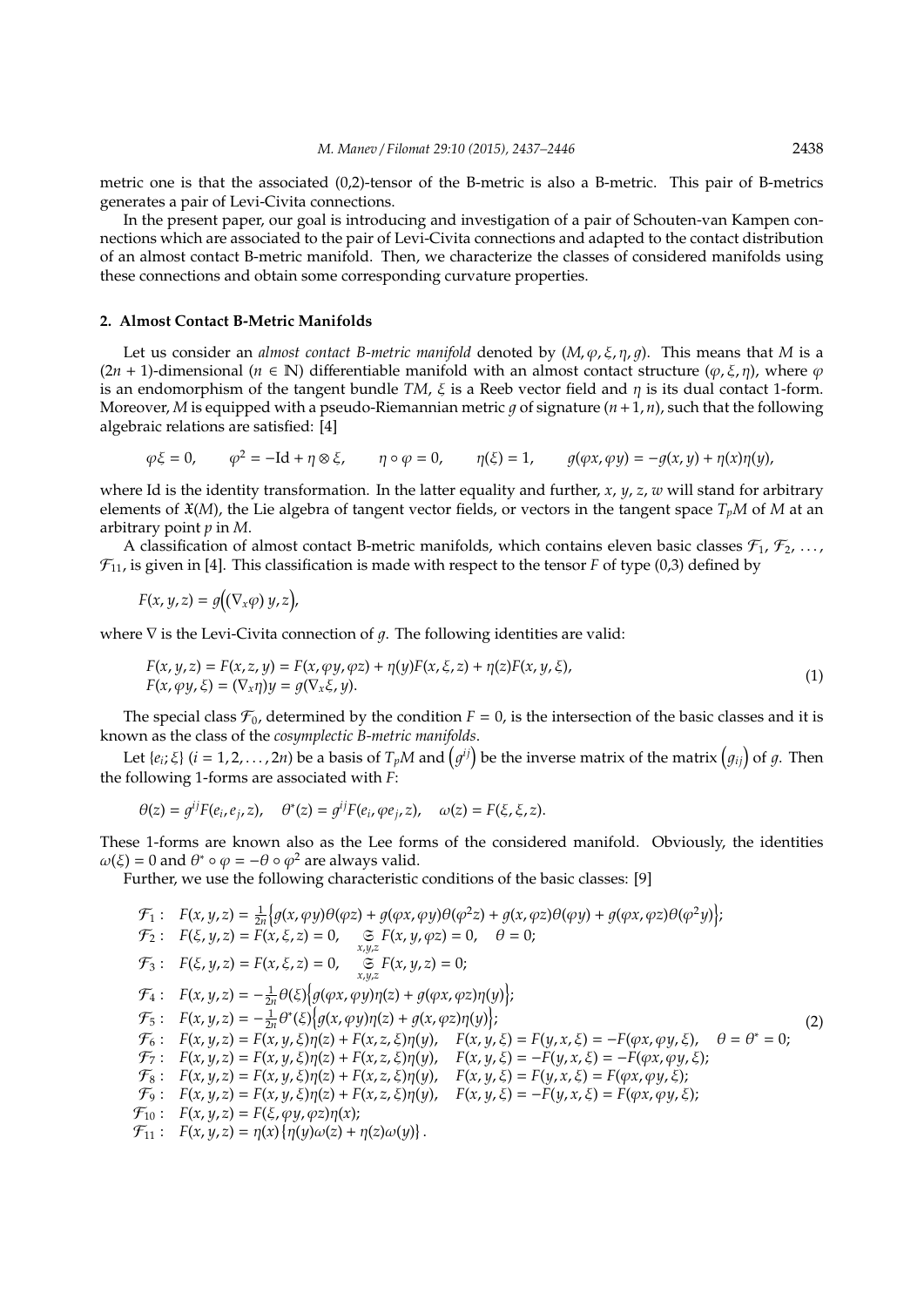Using (1) and taking the traces with respect to q denoted by tr and the traces with respect to  $\tilde{q}$  denoted by tr<sup>∗</sup> , we obtain the following relations

$$
\theta(\xi) = \text{div}^*(\eta), \qquad \theta^*(\xi) = \text{div}(\eta), \tag{3}
$$

where div and div<sup>∗</sup> denote the divergence using a trace by q and by  $\tilde{q}$ , respectively.

As a corollary, the covariant derivative of  $\xi$  with respect to  $\nabla$  and the dual covariant derivative of  $\eta$ because of  $(\nabla_x \eta)(y) = g(\nabla_x \xi, y)$  are determined in each class as follows

 $\mathcal{F}_1$ :  $\nabla \xi = 0$ ;  $\mathcal{F}_2$ :  $\nabla \xi = 0$ ;  $\mathcal{F}_3$ :  $\nabla \xi = 0$ ;  $\mathcal{F}_4$ :  $\nabla \xi = \frac{1}{2n} \text{div}^*(\eta) \varphi$ ;  $\mathcal{F}_5$ :  $\nabla \xi = -\frac{1}{2n} \text{div}(\eta) \varphi^2$ ;  $\mathcal{F}_6$ :  $g(\nabla_x \xi, y) = g(\nabla_y \xi, x) = -g(\nabla_{\varphi x} \xi, \varphi y)$ ,  $\text{div}(\eta) = \text{div}^*(\eta) = 0$ ;  $\mathcal{F}_7: g(\nabla_x \xi, y) = -g(\nabla_y \xi, x) = -g(\nabla_{\varphi x} \xi, \varphi y); \qquad \mathcal{F}_8: g(\nabla_x \xi, y) = -g(\nabla_y \xi, x) = g(\nabla_{\varphi x} \xi, \varphi y);$  $\mathcal{F}_9: g(\nabla_x \xi, y) = g(\nabla_y \xi, x) = g(\nabla_{\varphi x} \xi, \varphi y); \quad \mathcal{F}_{10}: \nabla \xi = 0; \quad \mathcal{F}_{11}: \nabla \xi = \eta \otimes \varphi \omega^{\sharp},$ (4)

where  $\sharp$  denotes the musical isomorphism of  $T^*M$  in  $TM$  given by g.

The associated metric  $\tilde{g}$  of g on *M* is defined by  $\tilde{g}(x, y) = g(x, \varphi y) + \eta(x)\eta(y)$ . The manifold  $(M, \varphi, \xi, \eta, \tilde{g})$ is also an almost contact B-metric manifold. The B-metric  $\tilde{g}$  is also of signature ( $n + 1$ ,  $n$ ). The Levi-Civita connection of  $\widetilde{q}$  is denoted by  $\widetilde{\nabla}$ . Let us denote the potential of  $\widetilde{\nabla}$  regarding  $\nabla$  by  $\Phi$ , i.e.  $\Phi(x, y) = \widetilde{\nabla}_x y - \nabla_x y$ . In [18], it is given a characterization of all basic classes in terms of Φ by means of the relations between *F* and  $\Phi$  known from [4]

$$
F(x, y, z) = \Phi(x, y, \varphi z) + \Phi(x, z, \varphi y) + \frac{1}{2} \eta(z) \{ \Phi(x, y, \xi) - \Phi(x, \varphi y, \xi) + \Phi(\xi, x, y) - \Phi(\xi, x, \varphi y) \} + \frac{1}{2} \eta(y) \{ \Phi(x, z, \xi) - \Phi(x, \varphi z, \xi) + \Phi(\xi, x, z) - \Phi(\xi, x, \varphi z) \},
$$
(5)

$$
2\Phi(x, y, z) = -F(x, y, \varphi z) - F(y, x, \varphi z) + F(\varphi z, x, y) + \eta(x)\{F(y, z, \xi) + F(\varphi z, \varphi y, \xi)\} + \eta(y)\{F(x, z, \xi) + F(\varphi z, \varphi x, \xi)\} + \eta(z)\{-F(\xi, x, y) + F(x, y, \xi) + F(x, \varphi y, \xi) - \omega(\varphi x)\eta(y) + F(y, x, \xi) + F(y, \varphi x, \xi) - \omega(\varphi y)\eta(x)\}.
$$
(6)

In [8], it is given the relation between *F* and  $\widetilde{F}(x, y, z) = \widetilde{q}((\widetilde{V}_x \varphi)y, z)$  as follows

$$
2\widetilde{F}(x, y, z) = F(\varphi y, z, x) - F(y, \varphi z, x) + F(\varphi z, y, x) - F(z, \varphi y, x) + \eta(x)\{F(y, z, \xi) + F(\varphi z, \varphi y, \xi) + F(z, y, \xi) + F(\varphi y, \varphi z, \xi)\} + \eta(y)\{F(x, z, \xi) + F(\varphi z, \varphi x, \xi) + F(x, \varphi z, \xi)\} + \eta(z)\{F(x, y, \xi) + F(\varphi y, \varphi x, \xi) + F(x, \varphi y, \xi)\}.
$$
(7)

Obviously, the special class  $\mathcal{F}_0$  is determined by the following equivalent conditions:  $F = 0$ ,  $\Phi = 0$ ,  $\widetilde{F} = 0$ and  $\nabla = \overline{\nabla}$ .

The properties of  $\overline{\nabla}_x \xi$  when  $(M, \varphi, \xi, \eta, \overline{g})$  is in each of the basic classes are determined in a similar way as in (4).

## **3. Remarkable metric connections regarding the contact distribution on the considered manifolds**

Let us consider an arbitrary almost contact B-metric manifold  $(M, \varphi, \xi, \eta, q)$ . Using the Reeb vector field ξ and its dual contact 1-form η on *M*, we determine two distributions in the tangent bundle *TM* of *M* as follows

$$
\mathcal{H} = \ker(\eta), \qquad \mathcal{V} = \text{span}(\xi).
$$

Then the horizontal distribution  $H$  and the vertical distribution V form a pair of mutually complementary distributions in *TM* which are orthogonal with respect to both of the metrics g and  $\tilde{g}$ , i.e.  $H \oplus V = TM$ ,  $\mathcal{H} \cap \mathcal{V} = \{o\}$  (where *o* is the zero vector field) and  $\mathcal{H} \perp \mathcal{V}$ . The distribution  $\mathcal{H}$  is known also as the contact distribution.

Let us consider the corresponding horizontal and vertical projectors  $h : TM \mapsto H$  and  $v : TM \mapsto V$ . Bearing in mind that  $x = -\varphi^2 \hat{x} + \eta(x)\tilde{\xi}$  for an arbitrary vector  $x$  in *TM*, we use denotations  $x^h$  and  $x^v$  for the corresponding horizontal and vertical projections of *x* by *h* and *v*, respectively. Then we have  $x^h = -\varphi^2 x$ and  $x^v = \eta(x)\xi$  or equivalently

$$
x^h = x - \eta(x)\xi, \qquad x^v = \eta(x)\xi. \tag{8}
$$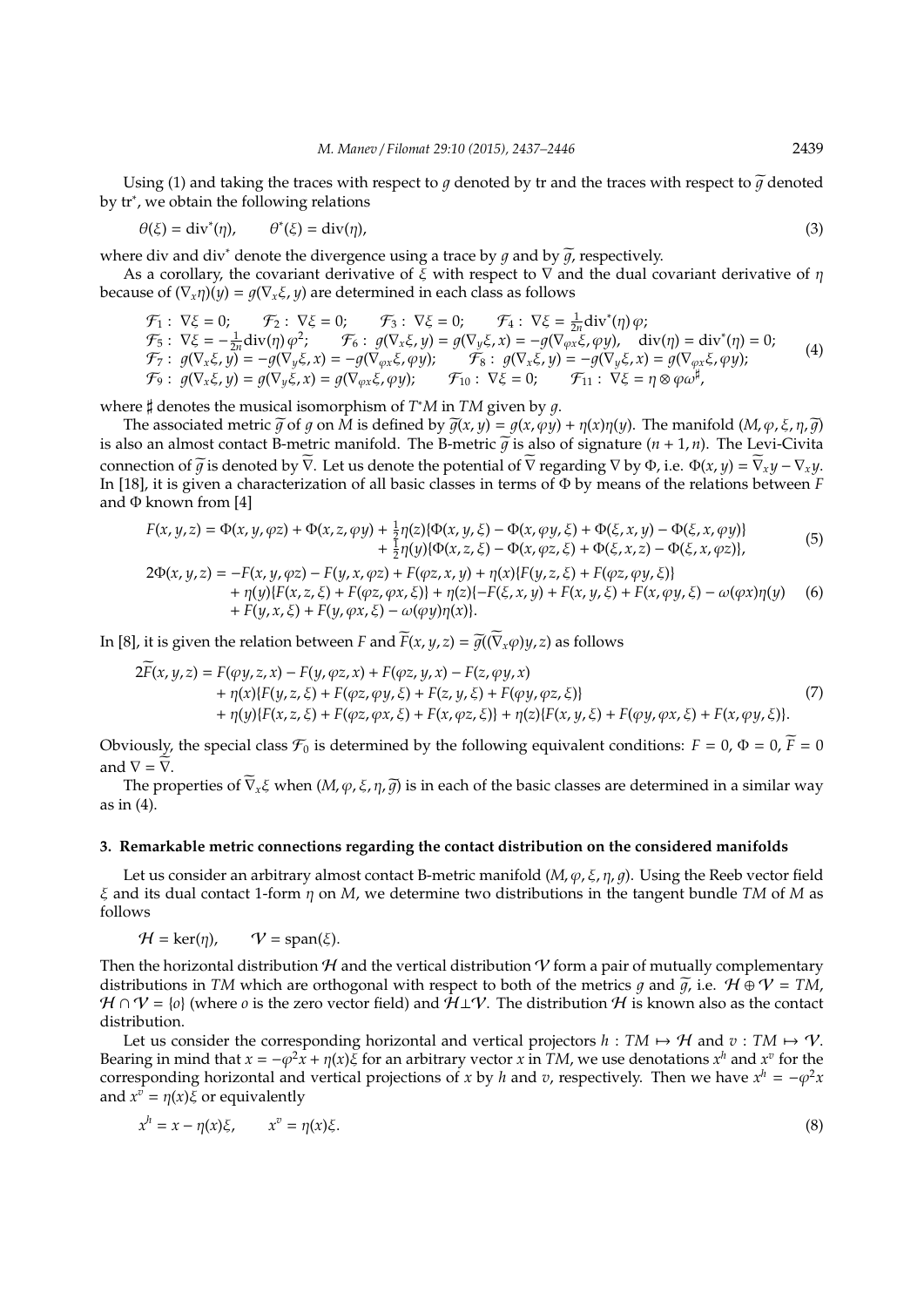#### *3.1. The Schouten-van Kampen connection D associated to* ∇

Let us consider the Schouten-van Kampen connection *D* associated to ∇ and adapted to the pair (H, V). This connection is defined (locally in [20], see also [5]) by

$$
D_x y = (\nabla_x y^h)^h + (\nabla_x y^v)^v. \tag{9}
$$

The latter equality implies the parallelism of  $H$  and  $V$  with respect to *D*. From (8) we obtain

$$
(\nabla_x y^h)^h = \nabla_x y - \eta(y)\nabla_x \xi - \eta(\nabla_x y)\xi, \qquad (\nabla_x y^v)^v = \eta(\nabla_x y)\xi + (\nabla_x \eta)(y)\xi.
$$

Then we get the expression of the Schouten-van Kampen connection in terms of ∇ as follows (cf. [21])

$$
D_x y = \nabla_x y - \eta(y) \nabla_x \xi + (\nabla_x \eta)(y) \xi.
$$
\n(10)

According to (10), the potential *Q* of *D* with respect to  $\nabla$  and the torsion *T* of *D*, defined by  $Q(x, y)$  =  $D_x y - \nabla_x y$  and  $T(x, y) = D_x y - D_y x - [x, y]$ , respectively, have the following form

$$
Q(x, y) = -\eta(y)\nabla_x \xi + (\nabla_x \eta)(y)\xi,
$$
  
\n
$$
T(x, y) = \eta(x)\nabla_y \xi - \eta(y)\nabla_x \xi + d\eta(x, y)\xi.
$$
\n(11)

**Theorem 3.1.** *The Schouten-van Kampen connection D is the unique a*ffi*ne connection having a torsion of the form* (12) *and preserving the structures*  $\xi$ ,  $\eta$  *and the metric q.* 

*Proof.* Taking into account (10), we compute directly that the structures  $\xi$ ,  $\eta$  and  $q$  are parallel with respect to *D*, i.e.  $D\xi = D\eta = Dq = 0$ . The connection *D* preserves the metric and therefore is completely determined by its torsion *T*. According to [2], the two spaces of all torsions and of all potentials are isomorphic and the bijection is given as follows

$$
T(x, y, z) = Q(x, y, z) - Q(y, x, z),
$$
\n(13)

$$
2Q(x, y, z) = T(x, y, z) - T(y, z, x) + T(z, x, y).
$$
\n(14)

Then, the connection *D* determined by (10) and its potential *Q* given in (11) are replaced in (13) to determine its torsion *T* and the result is (12). Vice versa, the form of *T* in (12) yields by (14) the equality for *D* in  $(10)$ .  $\Box$ 

Obviously, the connection *D* exists on  $(M, \varphi, \xi, \eta, q)$  in any class, but *D* coincides with  $\nabla$  if and only if the condition  $\eta(y)\nabla_x\xi - (\nabla_x\eta)(y)\xi = 0$  holds. The latter equality is equivalent to vanishing of  $\nabla_x\xi$  for any *x*. This condition is satisfied only in the class  $\mathcal{F}_1 \oplus \mathcal{F}_2 \oplus \mathcal{F}_3 \oplus \mathcal{F}_{10}$ . Let us denote this class briefly by  $\mathcal{U}_1$ . Thus, we prove the following

**Theorem 3.2.** *The Schouten-van Kampen connection D coincides with* ∇ *if and only if* (*M*, ϕ, ξ, η, 1) *belongs to the*  $class \mathcal{U}_1$ .

*3.2. The conditions D to be natural for*  $(\varphi, \xi, \eta, q)$ 

Using (10), we express the covariant derivative of  $\varphi$  as follows

$$
(D_x \varphi)y = (\nabla_x \varphi)y + \eta(y)\varphi \nabla_x \xi - \eta(\nabla_x \varphi y)\xi.
$$
\n(15)

Therefore,  $D\varphi = 0$  if and only if  $(\nabla_x \varphi)\psi = -\eta(\psi)\varphi \nabla_x \xi + \eta(\nabla_x \varphi \psi) \xi$ , which by (1) yields

$$
F(x, y, z) = F(x, y, \xi)\eta(z) + F(x, z, \xi)\eta(y). \tag{16}
$$

The latter condition determines the direct sum  $\mathcal{F}_4 \oplus \cdots \oplus \mathcal{F}_9 \oplus \mathcal{F}_{11}$  which we denote by  $\mathcal{U}_2$  for the sake of brevity. Thus, we find the kind of the considered manifolds where *D* is a natural connection, i.e. the tensors of the structure  $(\varphi, \xi, \eta, g)$  are covariantly constant regarding *D*. In this case it follows that  $(\nabla_x \varphi) \varphi y = (\nabla_x \eta)(y) \xi$  holds. Then the Schouten-van Kampen connection *D* coincides with the  $\varphi$ B-connection ∇ <sup>∗</sup> defined by ∇ ∗ *<sup>x</sup> <sup>y</sup>* <sup>=</sup> <sup>∇</sup>*<sup>x</sup> <sup>y</sup>*<sup>+</sup> 1 2 (∇*x*ϕ)ϕ*y* + (∇*x*η)(*y*) · ξ −η(*y*)∇*x*ξ. Such a way, we establish the truthfulness of the following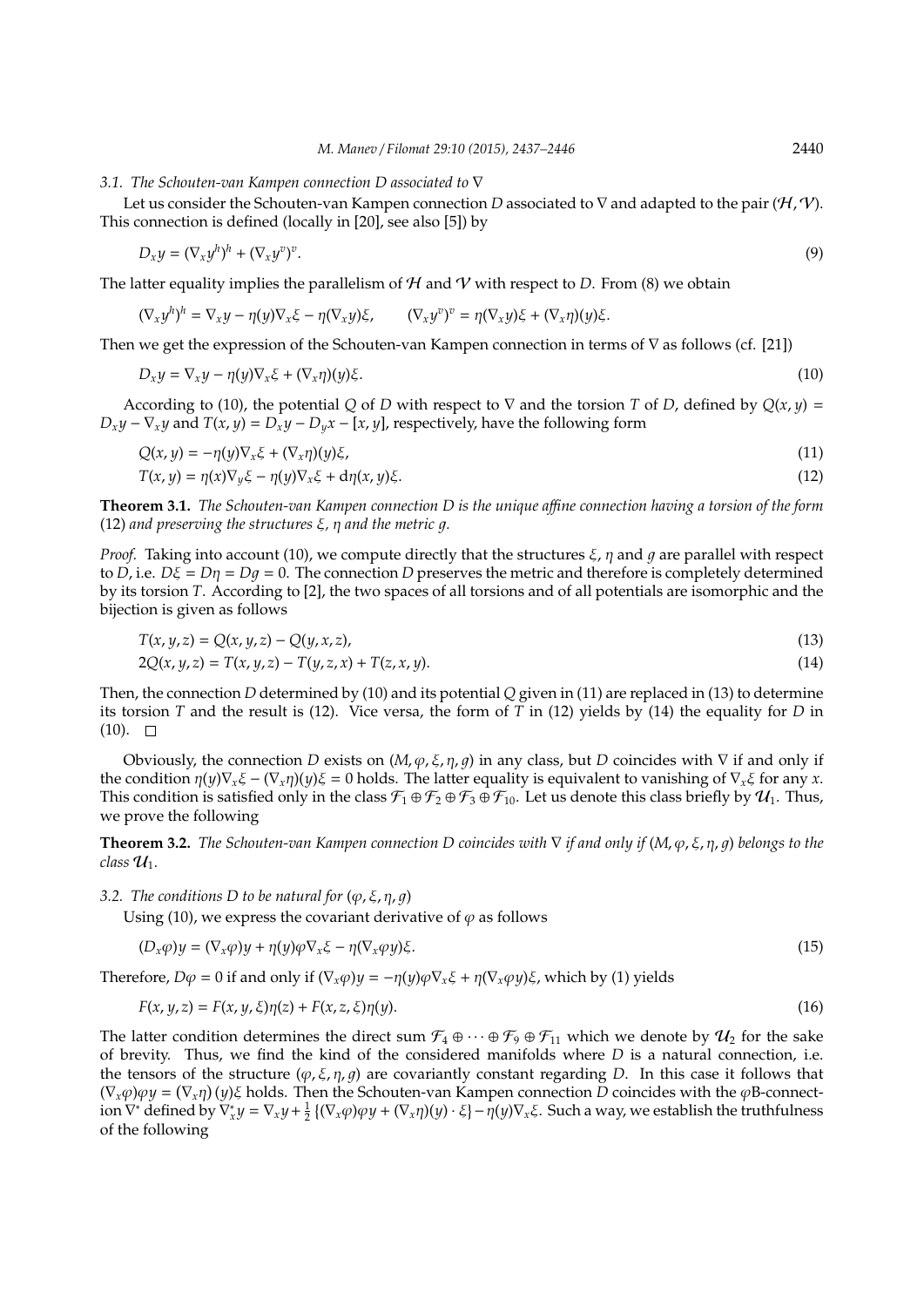**Theorem 3.3.** *The Schouten-van Kampen connection D is a natural connection for the structure* (ϕ, ξ, η, 1) *if and only if* ( $M$ ,  $\varphi$ ,  $\xi$ ,  $\eta$ ,  $\varphi$ ) *belongs to the class*  $U_2$ . Then D coincides with the  $\varphi$ *B*-connection.

The  $\varphi$ B-connection is studied for all main classes  $\mathcal{F}_1$ ,  $\mathcal{F}_4$ ,  $\mathcal{F}_5$ ,  $\mathcal{F}_{11}$  in [6, 7, 15–17] with respect to properties of the torsion and the curvature as well as the conformal geometry. The restriction of the  $\varphi$ B-connection on H coincides with the B-connection on the corresponding almost complex Norden manifold, studied for their main class in [3].

Let us remark that in the case when  $(M, \varphi, \xi, \eta, g)$  belongs to a class which has a nonzero component in both of the direct sums  $\mathcal{U}_1$  and  $\mathcal{U}_2$ , then the connection *D* is not a natural connection and it does not coincide with ∇. Then the class of all almost contact B-metric manifolds can be decomposed orthogonally to  $\mathcal{U}_1 \oplus \mathcal{U}_2$ .

## *3.3. The Schouten-van Kampen connection D* associated to  $∇$

In a similar way as for *D*, let us consider the Schouten-van Kampen connection  $\overline{D}$  associated to  $\overline{V}$  and adapted to the pair  $(H, V)$ . This connection we define as follows

$$
\widetilde{D}_x y = (\widetilde{\nabla}_x y^h)^h + (\widetilde{\nabla}_x y^v)^v.
$$

Then the hyperdistribution ( $H, V$ ) is parallel with respect to  $\tilde{D}$ , too. Analogously, we express the Schoutenvan Kampen connection  $\widetilde{D}$  in terms of  $\widetilde{\nabla}$  by

$$
\widetilde{D}_x y = \widetilde{\nabla}_x y - \eta(y) \widetilde{\nabla}_x \xi + (\widetilde{\nabla}_x \eta)(y) \xi.
$$
\n(17)

By virtue of (17), the potential  $\widetilde{Q}$  of  $\widetilde{D}$  with respect to  $\widetilde{\nabla}$  and the torsion  $\widetilde{T}$  of  $\widetilde{D}$  have the following form

$$
\widetilde{Q}(x,y) = -\eta(y)\widetilde{\nabla}_x\xi + (\widetilde{\nabla}_x\eta)(y)\xi,\tag{18}
$$

$$
\widetilde{T}(x,y) = \eta(x)\widetilde{\nabla}_y\xi - \eta(y)\widetilde{\nabla}_x\xi + d\eta(x,y)\xi.
$$
\n(19)

Similarly to Theorem 3.1 we have the following

**Theorem 3.4.** *The Schouten-van Kampen connection D* is the unique affine connection having a torsion of the form (19) and preserving the structures  $\xi$ ,  $\eta$  and the associated metric  $\tilde{q}$ .

It is clear that the connection  $\widetilde{D}$  exists on  $(M, \varphi, \xi, \eta, \widetilde{g})$  in any class, but  $\widetilde{D}$  coincides with  $\widetilde{\nabla}$  if and only if the condition  $\eta(y)\overline{\nabla}_x\xi - (\overline{\nabla}_x\eta)(y)\xi = 0$  is valid or equivalently  $\overline{\nabla}\xi = 0$ . This condition holds if and only if  $\overline{F}$ satisfies the condition (2) of *F* for  $\mathcal{F}_1 \oplus \mathcal{F}_2 \oplus \mathcal{F}_3 \oplus \mathcal{F}_9$ , which we denote by  $\tilde{U}_1$ . Thus, we prove the following

**Theorem 3.5.** *The Schouten-van Kampen connection*  $\widetilde{D}$  *coincides with*  $\widetilde{\nabla}$  *if and only if* (*M,*  $\varphi$ *,*  $\xi$ *,*  $\eta$ *,*  $\widetilde{\eta}$ *) belongs to the*  $class \mathcal{U}_1$ .

Taking into account (7), we establish immediately the truthfulness of

**Lemma 3.6.**  $(M, \varphi, \xi, \eta, q) \in \mathcal{U}_1$  *if and only if*  $(M, \varphi, \xi, \eta, \widetilde{q}) \in \widetilde{\mathcal{U}}_1$ .

Then, Theorem 3.2, Theorem 3.5 and Lemma 3.6 imply the following

**Theorem 3.7.** Let D and  $\widetilde{D}$  be the Schouten-van Kampen connections associated to ∇ and ∇, respectively, and adapted *to the pair*  $(H, V)$  *on*  $(M, \varphi, \xi, \eta, g, \widetilde{g})$ *. Then the following assertions are equivalent:* 

(i) *D coincides with* ∇*;*

- (ii)  $\widetilde{D}$  *coincides with*  $\widetilde{\nabla}$ *;*
- (iii)  $(M, \varphi, \xi, \eta, q)$  *belongs to*  $\mathcal{U}_1$ ;
- (iv)  $(M, \varphi, \xi, \eta, \widetilde{g})$  *belongs to*  $\mathcal{U}_1$ *.*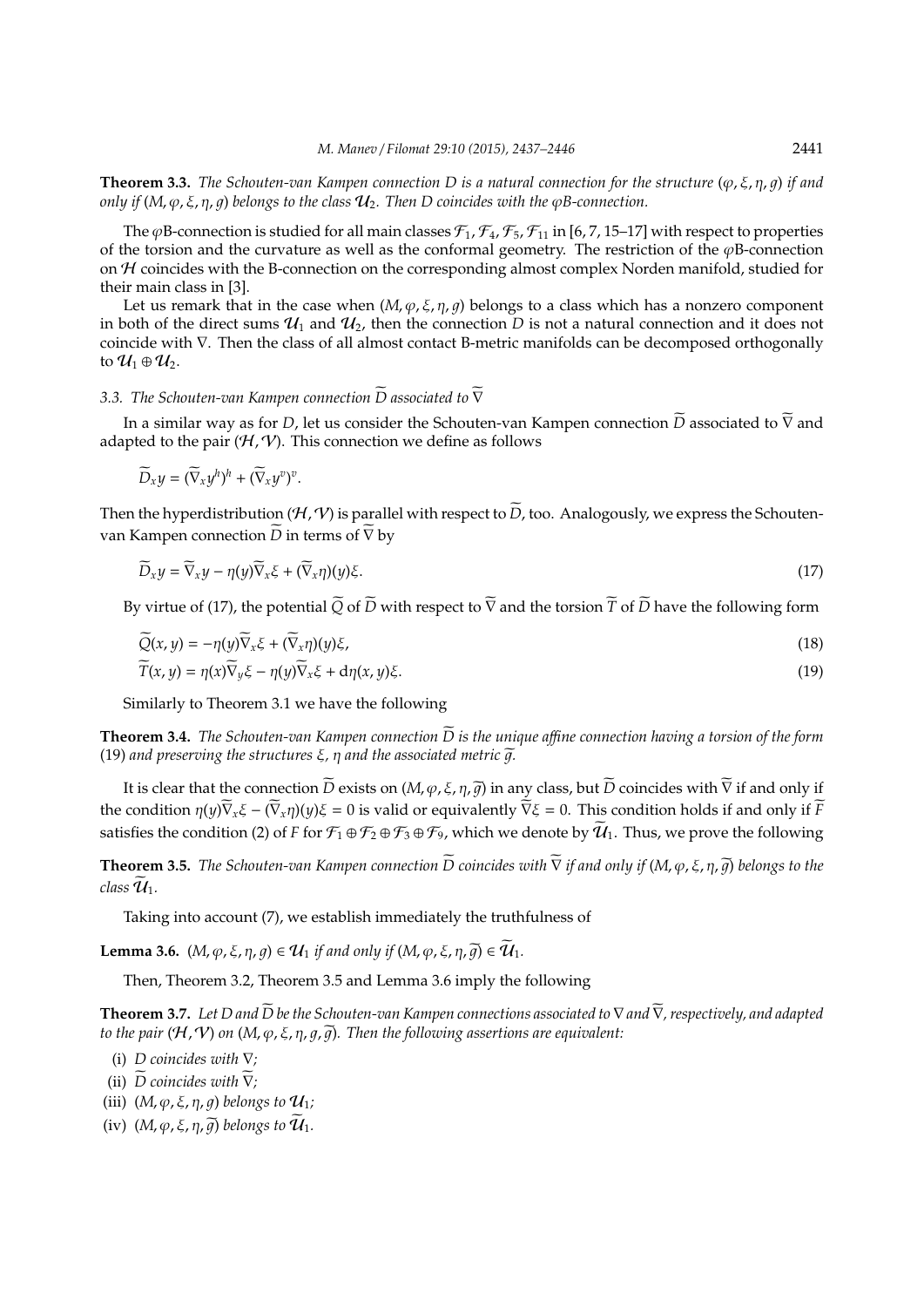**Corollary 3.8.** Let D and  $\widetilde{D}$  be the Schouten-van Kampen connections associated to ∇ and ∇, respectively, and *adapted to the pair* ( $H$ ,  $V$ ) *on* ( $M$ ,  $\varphi$ ,  $\xi$ ,  $\eta$ ,  $\tilde{q}$ ,  $\tilde{q}$ ). If  $\tilde{D} \equiv \nabla$  *or*  $D \equiv \tilde{\nabla}$  *then the four connections D*,  $\tilde{D}$ ,  $\nabla$  *and*  $\tilde{\nabla}$  *coincide. The coinciding of D,*  $\widetilde{D}$ *,*  $\nabla$  *and*  $\widetilde{\nabla}$  *is equivalent to the condition*  $(M, \varphi, \xi, \eta, q)$  *and*  $(M, \varphi, \xi, \eta, \widetilde{q})$  *to be cosymplectic B-metric manifolds.*

We obtain from (17) the following relation between *D* and  $\widetilde{D}$ 

$$
\widetilde{D}_x y = D_x y + \Phi(x, y) - \eta(\Phi(x, y))\xi - \eta(y)\Phi(x, \xi). \tag{20}
$$

It is clear that  $\tilde{D} = D$  if and only if  $\Phi(x, y) = \eta(\Phi(x, y))\xi + \eta(y)\Phi(x, \xi)$  which is equivalent to  $\Phi(x, y) =$ η(Φ(*x*, *y*))ξ + η(*x*)η(*y*)Φ(ξ, ξ) because Φ is symmetric. Using relation (5), we obtain condition (16) which determines the class  $\mathcal{U}_2$ . Then, the following assertion is valid.

**Theorem 3.9.** *The Schouten-van Kampen connections*  $\overline{D}$  *and*  $D$  *associated to*  $\overline{\nabla}$  *and*  $\nabla$ *, respectively, and adapted to the pair* ( $H$ ,  $V$ ) coincide with each other if and only if the manifold belongs to the class  $u_2$ .

*3.4.* The connection  $\widetilde{D}$  to be natural for  $(\varphi, \xi, \eta, \widetilde{q})$ 

Using (20), we have the following relation between the covariant derivatives of  $\varphi$  regarding  $\widetilde{D}$  and *D* 

$$
(\widetilde{D}_x \varphi)y = (D_x \varphi)y + \Phi(x, \varphi y) - \varphi \Phi(x, y) + \eta(y)\varphi \Phi(x, \xi) - \eta(\Phi(x, \varphi y))\xi.
$$
\n(21)

By virtue of the latter equality, we establish that  $\widetilde{D}\varphi$  and  $D\varphi$  coincide if and only if the condition  $\Phi(x, \varphi^2 y, \varphi^2 z) = -\Phi(x, \varphi y, \varphi z)$  holds. The latter condition is satisfied only when  $(M, \varphi, \xi, \eta, g)$  is in the class  $\mathcal{F}_3 \oplus \mathcal{U}_3$ , where  $\mathcal{U}_3$  denotes the direct sum  $\mathcal{F}_4 \oplus \mathcal{F}_5 \oplus \mathcal{F}_6 \oplus \mathcal{F}_7 \oplus \mathcal{F}_{11}$ . By direct computations we establish that  $(M, \varphi, \xi, \eta, \widetilde{g})$  belongs to the same class. Therefore, we obtain

**Theorem 3.10.** *The covariant derivatives of*  $\varphi$  *with respect to the Schouten-van Kampen connections D and*  $\widetilde{D}$ *coincide if and only if both the manifolds*  $(M, \varphi, \xi, \eta, q)$  *and*  $(M, \varphi, \xi, \eta, \overline{q})$  *belong to the class*  $\mathcal{F}_3 \oplus \mathcal{U}_3$ *.* 

Using (6), (15) and (21), we obtain that  $\widetilde{D}\varphi = 0$  is equivalent to the condition

 $F(\varphi y, \varphi z, x) + F(\varphi^2 y, \varphi^2 z, x) - F(\varphi z, \varphi y, x) - F(\varphi^2 z, \varphi^2 y, x) = 0.$ 

Then, by virtue of (2) we get the following

**Theorem 3.11.** *The Schouten-van Kampen connection*  $\widetilde{D}$  *is a natural connection for the structure* ( $\varphi$ ,  $\xi$ ,  $\eta$ ,  $\widetilde{q}$ ) *if and only if*  $(M, \varphi, \xi, \eta, \widetilde{q})$  *belongs to the class*  $\mathcal{F}_1 \oplus \mathcal{F}_2 \oplus \mathcal{U}_3$ *.* 

Consequently, bearing in mind Theorem 3.3, Theorem 3.10, Theorem 3.11, we have the validity of the following

**Theorem 3.12.** *The Schouten-van Kampen connections D and*  $\widetilde{D}$  are natural connections on  $(M, \varphi, \xi, \eta, q, \widetilde{q})$  if and *only if*  $(M, \varphi, \xi, \eta, q)$  *and*  $(M, \varphi, \xi, \eta, \widetilde{q})$  *belong to the class*  $\mathcal{U}_3$ *.* 

# **4.** Torsion properties of the pair of connections D and  $\widetilde{D}$

Since  $q(\xi, \xi) = 1$  implies  $q(\nabla_x \xi, \xi) = 0$ , then we obtain  $\nabla_x \xi \in \mathcal{H}$ . The shape operator  $S : \mathcal{H} \mapsto \mathcal{H}$  for the metric *q* is defined by *S*(*x*) =  $-\nabla_x \xi$ .

Then, bearing in mind the relations between *T*, *Q* and *S* given in (11), (12), (13), (14), the properties of the torsion, the potential and the shape operator for *D* are related. Analogously, similar linear relations between the torsion, the potential and the shape operator for  $\overline{D}$  are valid.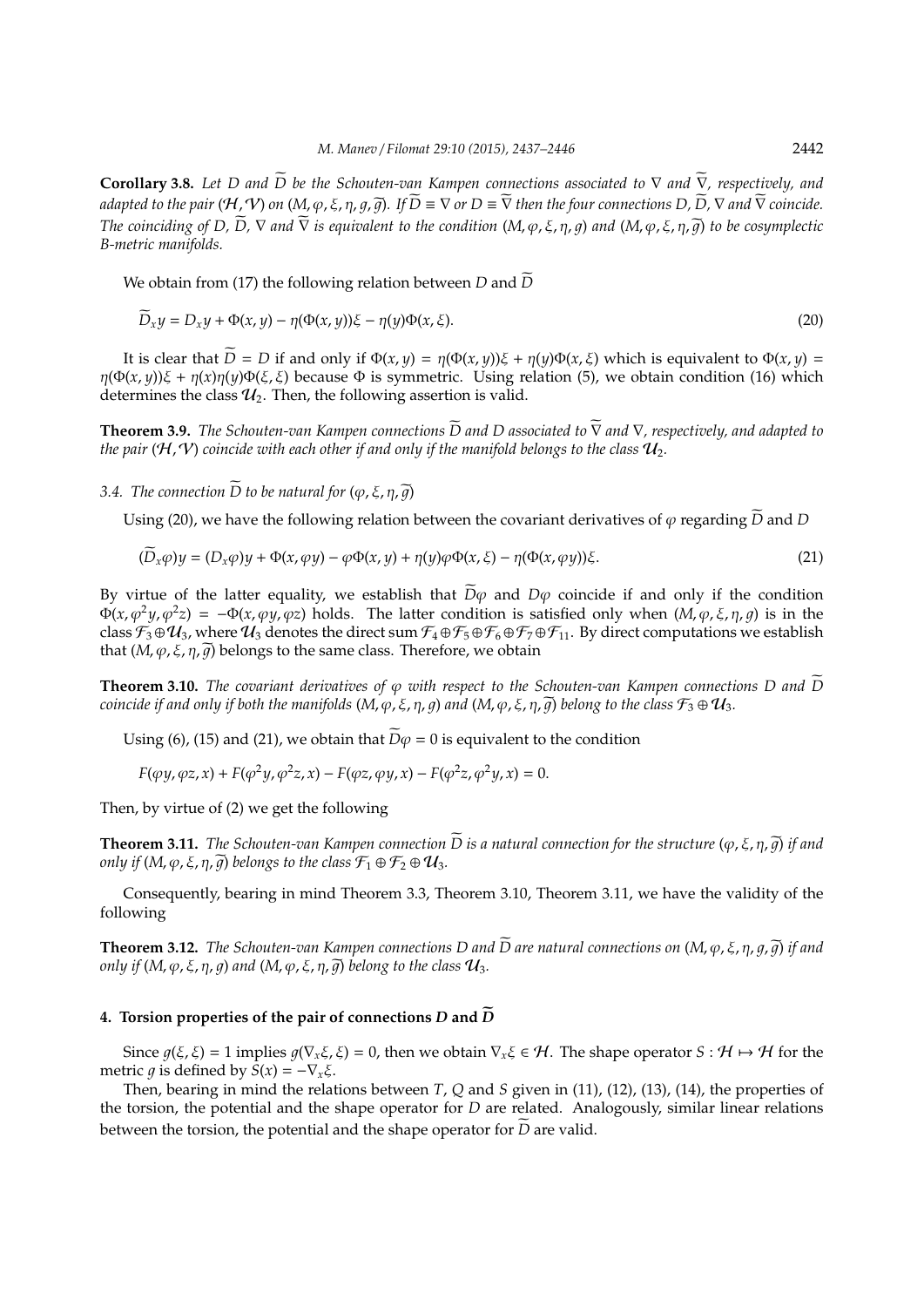According to the expressions (11) and (12) of *Q* and *T*, respectively, their horizontal and vertical components have the following form

$$
Q^h = -(\nabla \xi) \otimes \eta, \qquad Q^v = (\nabla \eta) \otimes \xi, \qquad T^h = \eta \wedge (\nabla \xi), \qquad T^v = d\eta \otimes \xi. \tag{22}
$$

Then, in terms of S, the corresponding (0,3)-tensors  $Q(x, y, z) = g(Q(x, y), z)$  and  $T(x, y, z) = g(T(x, y), z)$  as well as their horizontal and vertical components are

$$
Q(x, y, z) = -\pi_1(\xi, S(x), y, z), \qquad T(x, y, z) = -\pi_1(\xi, S(x), y, z) + \pi_1(\xi, S(y), x, z),
$$

where

$$
\pi_1(x, y, z, w) = g(y, z)g(x, w) - g(x, z)g(y, w)
$$
\n(23)

and

 $Q^h = S \otimes \eta$ ,  $Q^v = -S^\circ \otimes \xi$ ,  $T^h = -\eta \wedge S$ ,  $T^v = -2 \text{Alt}(S^\circ) \otimes \xi$ , (24)

where  $S^{\circ}(x, y) = g(S(x), y)$  and Alt means the alternation.

By virtue of the equalities for the vertical components of *Q* and *T* in (22) and (24), we obtain immediately

**Theorem 4.1.** *The following equivalences are valid:*

- $(i)$   $\nabla \eta$  *is symmetric*  $\Leftrightarrow \eta$  *is closed, i.e.*  $d\eta = 0 \Leftrightarrow Q^v$  *is symmetric*  $\Leftrightarrow T^v$  *vanishes*  $\Leftrightarrow S$  *is self-adjoint regarding g*  $\Leftrightarrow$  *S*<sup> $\circ$ </sup> is symmetric  $\Leftrightarrow M \in \mathcal{U}_1 \oplus \mathcal{F}_4 \oplus \mathcal{F}_5 \oplus \mathcal{F}_6 \oplus \mathcal{F}_9$ ;
- *(ii)*  $\nabla \eta$  *is skew-symmetric*  $\Leftrightarrow \xi$  *is Killing with respect to g, i.e.*  $\mathcal{L}_{\xi}g = 0 \Leftrightarrow Q^v$  *is skew-symmetric*  $\Leftrightarrow S$  *is* anti-self-adjoint regarding  $g \Leftrightarrow S^\diamond$  is skew-symmetric ⇔ M ∈  $\mathcal{U}_1 \oplus \mathcal{F}_7 \oplus \mathcal{F}_8$ ;
- $(iii)$   $\nabla \eta = 0 \Leftrightarrow d\eta = \mathcal{L}_{\xi}g = 0 \Leftrightarrow \nabla \xi = 0 \Leftrightarrow S = 0 \Leftrightarrow S^{\circ} = 0 \Leftrightarrow D = \nabla \Leftrightarrow M \in \mathcal{U}_1.$

The horizontal and vertical components of  $\widetilde{Q}$  and  $\widetilde{T}$  of  $\widetilde{D}$  are respectively

$$
\widetilde{Q}^h = -(\widetilde{\nabla}\xi) \otimes \eta, \qquad \widetilde{Q}^v = (\widetilde{\nabla}\eta) \otimes \xi, \qquad \widetilde{T}^h = \eta \wedge (\widetilde{\nabla}\xi), \qquad \widetilde{T}^v = d\eta \otimes \xi. \tag{25}
$$

From  $\tilde{q}(\xi, \xi) = 1$  we have  $\tilde{q}(\tilde{\nabla}_x \xi, \xi) = 0$  and therefore  $\tilde{\nabla} \xi \in \mathcal{H}$ . The shape operator  $\tilde{S}: \mathcal{H} \mapsto \mathcal{H}$  for the metric  $\widetilde{q}$  is defined by  $\widetilde{S}(x) = -\widetilde{\nabla}_x \xi$ .

Since  $(\overline{V}_x \eta)(y) = (\nabla_x \eta)(y) - \eta(\Phi(x, y))$  and  $\overline{V}_x \xi = \nabla_x \xi + \Phi(x, \xi)$ , then

$$
\widetilde{S}(x) = S(x) - \Phi(x, \xi), \qquad \widetilde{S}^{\circ}(x, y) = S^{\circ}(x, \varphi y) - \Phi(\xi, x, \varphi y), \tag{26}
$$

where we denote  $\widetilde{S}^{\circ}(x, y) = \widetilde{g(S(x), y)}$  and  $S^{\circ}(x, y) = g(S(x), y)$ . Moreover, (11), (12), (22), (18), (19) and (25) imply the following relations

$$
\widetilde{Q}(x, y) = Q(x, y) - \eta(y)\Phi(x, \xi) - \eta(\Phi(x, y))\xi, \qquad \widetilde{T}(x, y) = T(x, y) + \eta(x)\Phi(y, \xi) - \eta(y)\Phi(x, \xi);
$$
  

$$
\widetilde{Q}^h = Q^h - (\xi \Box \Phi) \otimes \eta, \qquad \widetilde{Q}^v = Q^v - (\eta \circ \Phi) \otimes \xi, \qquad \widetilde{T}^h = T^h + \eta \wedge (\xi \Box \Phi), \qquad \widetilde{T}^v = T^v.
$$

Using the latter equalities and (26), we obtain the following formulae

$$
\widetilde{Q} = Q + (\widetilde{S} - S) \otimes \eta - (\widetilde{S}^{\circ} - S^{\circ}) \otimes \xi, \qquad \widetilde{T} = T + (\widetilde{S} - S) \wedge \eta; \n\widetilde{Q}^h = Q^h + (\widetilde{S} - S) \otimes \eta, \qquad \widetilde{Q}^v = Q^v - (\widetilde{S}^{\circ} - S^{\circ}) \otimes \xi, \qquad \widetilde{T}^h = T^h + (\widetilde{S} - S) \wedge \eta, \qquad \widetilde{T}^v = T^v.
$$

**Theorem 4.2.** *The following equivalences are valid:*

- *(i)*  $\overline{\nabla}\eta$  *is symmetric* ⇔  $\eta$  *is closed* ⇔  $\widetilde{Q}^v$  *is symmetric* ⇔  $\widetilde{T}^v$  *vanishes* ⇔  $\widetilde{S}$  *is self-adjoint regarding*  $\widetilde{g}$  ⇔  $\widetilde{S}^{\circ}$  *is symmetric*  $\Leftrightarrow$   $(M, \varphi, \xi, \eta, \widetilde{g}) \in \widetilde{\mathcal{U}}_1 \oplus \mathcal{F}_4 \oplus \mathcal{F}_5 \oplus \mathcal{F}_6 \oplus \mathcal{F}_{10}$ ;
- $(iii)$   $\overline{\nabla}\eta$  *is skew-symmetric* ⇔ ξ *is Killing with respect to*  $\overline{g}$ *, i.e.*  $\mathcal{L}_{\xi}\overline{g} = 0 \Leftrightarrow \overline{Q}^v$  *is skew-symmetric* ⇔  $\overline{S}$  *is*  $\widetilde{H}$  anti-self-adjoint regarding  $\widetilde{g} \Leftrightarrow \widetilde{S}^{\circ}$  is skew-symmetric  $\Leftrightarrow$   $(M, \varphi, \xi, \eta, \widetilde{g}) \in \widetilde{\mathcal{U}}_1 \oplus \mathcal{F}_7$ ;
- $(iii)$   $\widetilde{\nabla}\eta = 0 \Leftrightarrow d\eta = \mathcal{L}_{\xi}\widetilde{g} = 0 \Leftrightarrow \widetilde{\nabla}\xi = 0 \Leftrightarrow \widetilde{S} = 0 \Leftrightarrow \widetilde{S}^{\circ} = 0 \Leftrightarrow \widetilde{D} = \widetilde{\nabla} \Leftrightarrow (M, \varphi, \xi, \eta, \widetilde{g}) \in \widetilde{\mathcal{U}}_1.$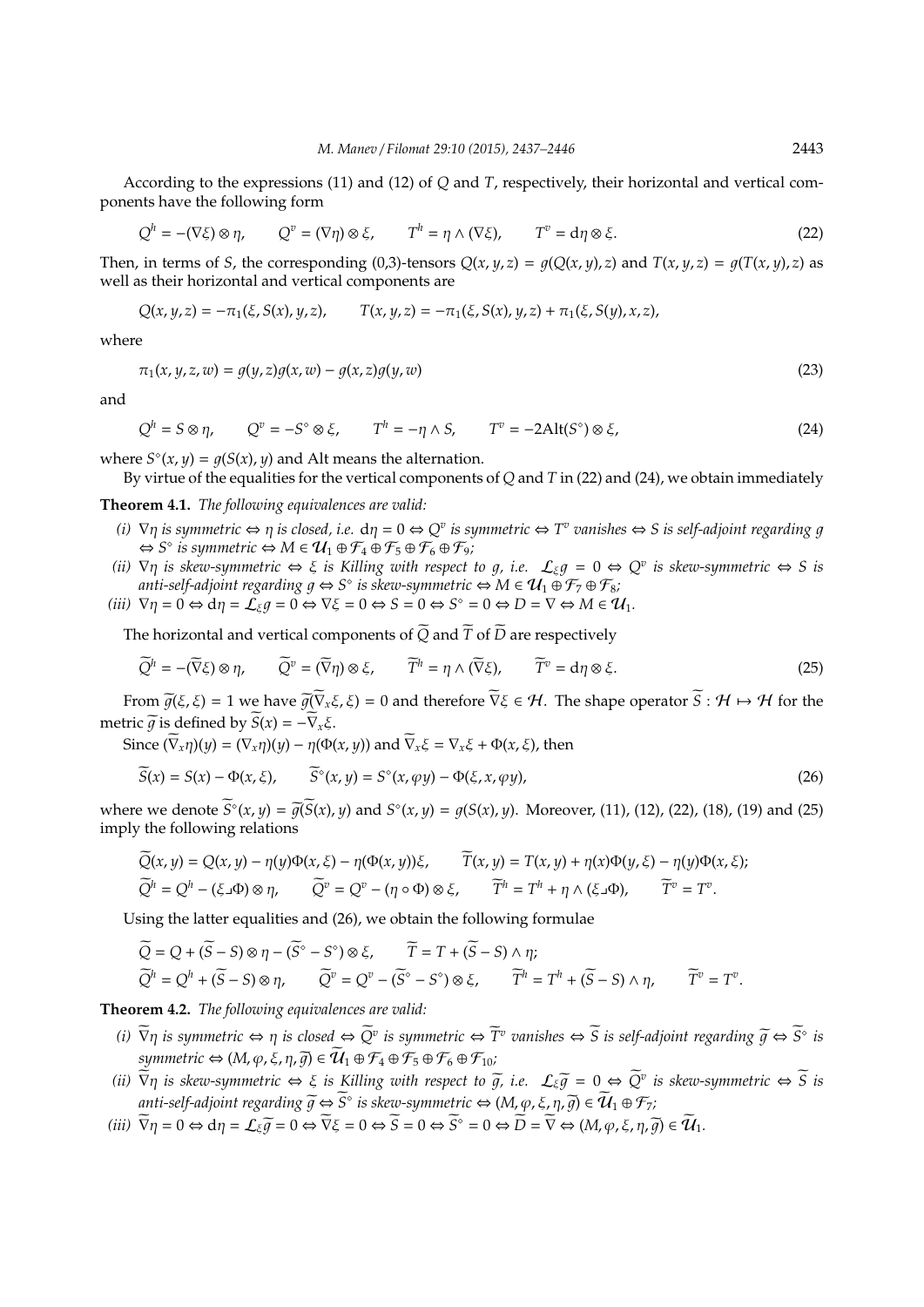## **5. Curvature properties of the pair of connections D and**  $\widetilde{D}$

Let *R* be the curvature tensor of  $\nabla$ , i.e.  $R = [\nabla, \nabla] - \nabla_{[\cdot]}$  and the corresponding (0,4)-tensor is determined by  $R(x, y, z, w) = q(R(x, y)z, w)$ . The Ricci tensor  $\rho$  and the scalar curvature  $\tau$  are defined as usual by  $\rho(y, z) = g^{ij}R(e_i, y, z, e_j)$  and  $\tau = g^{ij}\rho(e_i, e_j)$ , where  $g^{ij}$  are the corresponding components of the inverse matrix of q with respect to an arbitrary basis  $\{e_i\}$  ( $i = 1, \ldots, 2n + 1$ ) of  $T_pM$ ,  $p \in M$ .

Each non-degenerate 2-plane  $\alpha$  in  $T_pM$  with respect to  $q$  and  $R$  has the following sectional curvature  $k(\alpha;p)=R(x,y,y,x)(\pi_1(x,y,y,x))^{-1}$ , where {*x*, *y*} is an arbitrary basis of  $\alpha$ . A 2-plane  $\alpha$  is said to be a *ξ-section*, a  $\varphi$ -holomorphic section or a  $\varphi$ -totally real section if  $\xi \in \alpha$ ,  $\alpha = \varphi \alpha$  or  $\alpha \perp \varphi \alpha$  regarding  $q$ , respectively. The latter type of sections exist only for dim  $M \geq 5$ .

In [11], some curvature properties with respect to  $\nabla$  are studied in several subclasses of  $\mathcal{U}_2$ .

Let us denote the curvature tensor, the Ricci tensor, the scalar curvature and the sectional curvature of the connection *D* by  $R^D$ ,  $\rho^D$ ,  $\tau^D$  and  $k^D$ , respectively. The corresponding (0, 4)-tensor is determined by  $R^D(x, y, z, w) = g(R^D(x, y)z, w)$ . Analogously, let the corresponding quantities for the connections  $\overline{V}$  and  $\overline{D}$ be denoted by  $R$ ,  $\tilde{\rho}$ ,  $\tilde{\tau}$ ,  $k$  and  $R^D$ ,  $\rho^D$ ,  $\tau^D$ ,  $k^D$ , respectively. The corresponding (0, 4)-tensors of  $R$  and  $R^D$  are obtained by  $\tilde{q}$ .

**Theorem 5.1.** *The curvature tensors of D and*  $\nabla$  *(respectively, of*  $\widetilde{D}$  *and*  $\widetilde{\nabla}$ *) are related as follows* 

$$
R^{D}(x, y, z, w) = R(x, y, \varphi^{2}z, \varphi^{2}w) + \pi_{1}(S(x), S(y), z, w),
$$
  
\n
$$
R^{\widetilde{D}}(x, y, z, w) = \widetilde{R}(x, y, \varphi^{2}z, \varphi^{2}w) + \widetilde{\pi}_{1}(\widetilde{S}(x), \widetilde{S}(y), z, w),
$$
\n(27)

*where*  $\widetilde{\pi}_1$  *is constructed as in* (23) *by*  $\widetilde{q}$ *.* 

*Proof.* Using (10), we compute  $R^D$ . Taking into account that  $g(\nabla_x \xi, \xi) = 0$  for any *x* and  $D\xi = 0$ , we obtain the equality

$$
R^{D}(x, y)z = R(x, y)z - \eta(z)R(x, y)\xi - \eta(R(x, y)z)\xi - g(\nabla_{x}\xi, z)\nabla_{y}\xi + g(\nabla_{y}\xi, z)\nabla_{x}\xi.
$$

The latter equality implies the first relation in (27).

The second equality in (27) follows as above but in terms of  $\widetilde{D}$ ,  $\widetilde{\nabla}$  and their corresponding metric  $\widetilde{q}$ .  $\square$ 

Then, Theorem 5.1 has the following

**Corollary 5.2.** *The Ricci tensors of D and*  $\nabla$  *(respectively, of*  $\widetilde{D}$  *and*  $\widetilde{\nabla}$ *) are related as follows* 

$$
\rho^{D}(y,z) = \rho(y,z) - \eta(z)\rho(y,\xi) - R(\xi,y,z,\xi) - g(S(S(y)),z) + \text{tr}(S)g(S(y),z),
$$
  
\n
$$
\rho^{\overline{D}}(y,z) = \overline{\rho}(y,z) - \eta(z)\overline{\rho}(y,\xi) - \overline{R}(\xi,y,z,\xi) - \overline{g}(\overline{S}(\overline{S}(y)),z) + \overline{\text{tr}}(\overline{S})\overline{g}(\overline{S}(y),z),
$$
\n(28)

*where*  $\widetilde{\mathbf{tr}}$  *denotes the trace with respect to*  $\widetilde{q}$ *.* 

Let us remark that we have tr(*S*) =  $\widetilde{\text{tr}}(\widetilde{S})$  =  $-\text{div}(\eta)$ , because of (3), the definitions of *S* and  $\widetilde{S}$  as well as  $g^{ij}\Phi(\xi, e_i, e_j) = 0$ , using (6) and (1).

From the definition of the shape operator we get  $R(x, y)\xi = -(\nabla_x S)y + (\nabla_y S)x$ . Then, the latter formula and  $S(\xi) = -\nabla_{\xi}\xi = -\varphi\omega^{\sharp}$  lead to the following expression of one of the components in the right-hand side of (28)

$$
R(\xi, y, z, \xi) = g((\nabla_{\xi}S) y - (\nabla_{y}S)\xi, z) = g((\nabla_{\xi}S) y - \nabla_{y}S(\xi) - S(S(y)), z).
$$

Therefore, taking the trace of the latter equalities and using for the divergence of the 1-form  $\omega \circ \varphi$  the relations  $\text{div}(\omega \circ \varphi) = g^{ij} (\nabla_{e_i} \omega \circ \varphi) e_j = g^{ij} g (\nabla_{e_i} \varphi \omega^{\sharp}, e_j) = -\text{div}(S(\xi))$ , we obtain

$$
\rho(\xi,\xi) = \text{tr}(\nabla_{\xi}S) - \text{div}(S(\xi)) - \text{tr}(S^2). \tag{29}
$$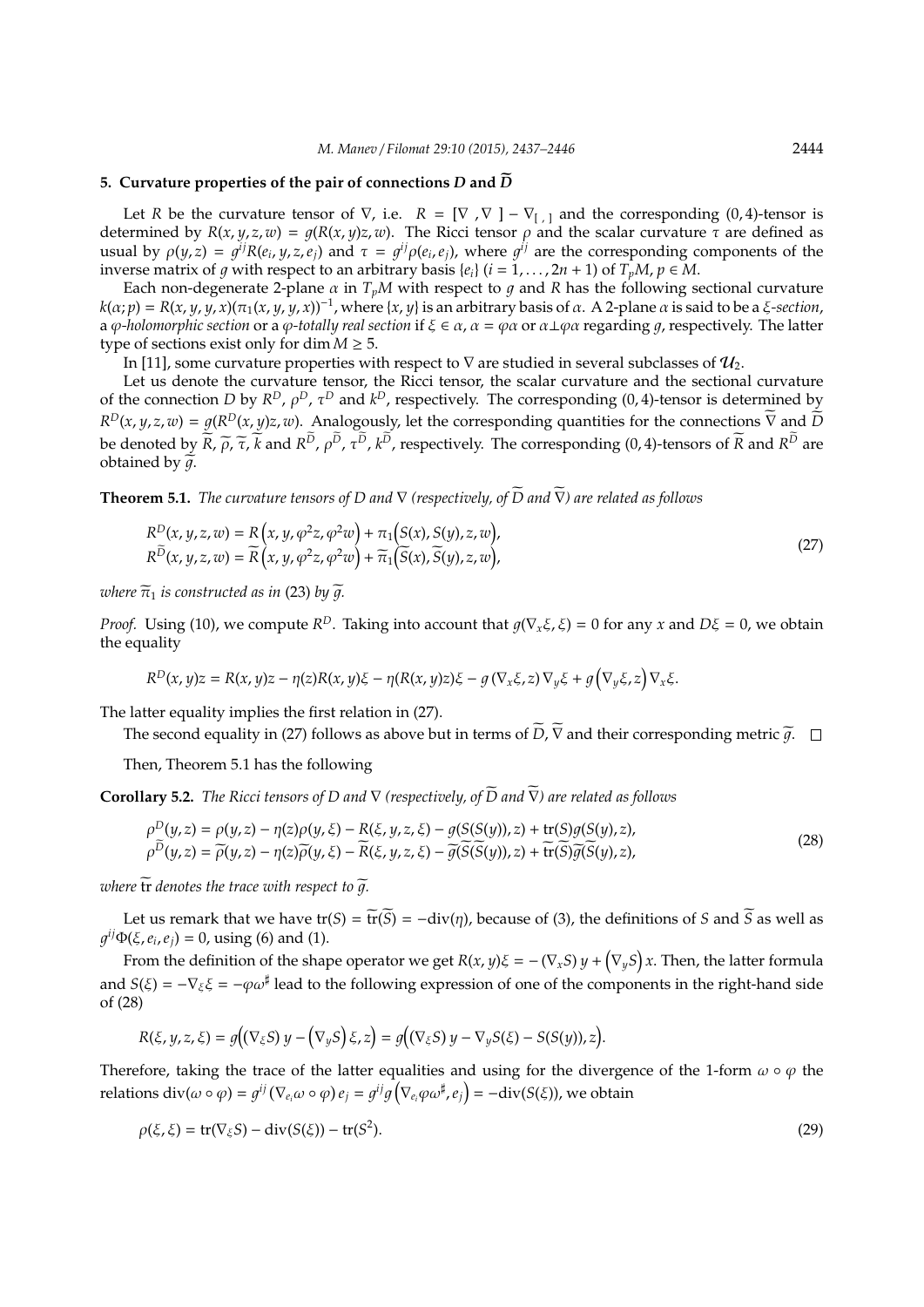Similar equalities for the quantities with a tilde are valid with respect to  $\tilde{q}$ , i.e.

$$
\widetilde{\rho}(\xi,\xi) = \widetilde{\text{tr}}(\widetilde{\nabla}_{\xi}\widetilde{S}) - \widetilde{\text{div}}(\widetilde{S}(\xi)) - \widetilde{\text{tr}}(\widetilde{S}^{2}).
$$
\n(30)

Bearing in mind the latter computations, from Corollary 5.2 we obtain the following

**Corollary 5.3.** *The scalar curvatures of D and*  $\nabla$  *(respectively, of*  $\widetilde{D}$  *and*  $\widetilde{\nabla}$ *) are related as follows* 

$$
\tau^D = \tau - 2\rho(\xi, \xi) - \text{tr}(S^2) + (\text{tr}(S))^2, \qquad \tau^{\widetilde{D}} = \widetilde{\tau} - 2\widetilde{\rho}(\xi, \xi) - \widetilde{\text{tr}}(\widetilde{S}^2) + (\widetilde{\text{tr}}(\widetilde{S}))^2,
$$

*where*  $\rho(\xi, \xi)$  *and*  $\tilde{\rho}(\xi, \xi)$  *are expressed by S and*  $\tilde{S}$  *in* (29) *and* (30)*, respectively.* 

From Theorem 5.1 we obtain the following

**Corollary 5.4.** *The sectional curvatures of an arbitrary 2-plane*  $\alpha$  *at*  $p \in M$  *regarding*  $D$  *and*  $\nabla$  *(respectively, of*  $\overline{D}$ *and*  $∇$ *)* are related as follows

$$
k^{D}(\alpha;p) = k(\alpha;p) + \frac{\pi_{1}(S(x), S(y), y, x) - \eta(x)R(x, y, y, \xi) - \eta(y)R(x, y, \xi, x)}{\pi_{1}(x, y, y, x)},
$$
  
\n
$$
k^{\overline{D}}(\alpha;p) = \widetilde{k}(\alpha;p) + \frac{\widetilde{\pi}_{1}(\widetilde{S}(x), \widetilde{S}(y), y, x) - \eta(x)\widetilde{R}(x, y, y, \xi) - \eta(y)\widetilde{R}(x, y, \xi, x)}{\widetilde{\pi}_{1}(x, y, y, x)},
$$
\n(31)

*where* {*x*, *y*} *is an arbitrary basis of* α*.*

If *α* is a *ξ*-section at *p*  $\in$  *M* denoted by  $\alpha_{\xi}$  and {*x*, *ξ*} is its basis, then from (31) and  $q(S(x), \xi) = 0$  for any *x* we obtain that the sectional curvature of  $\alpha$  regarding  $D$  is zero, i.e.  $k^D(\alpha_\xi; p) = 0$ . Analogously, we have  $k^D(\alpha_{\xi}; p) = 0.$ 

If  $\alpha$  is a  $\varphi$ -section at  $p \in M$  denoted by  $\alpha_{\varphi}$  and  $\{x, y\}$  is its arbitrary basis, then from (31) and  $\eta(x) = \eta(y) = 0$ we obtain that the sectional curvatures of  $\alpha_{\varphi}$  regarding *D* and  $\nabla$  are related as follows

$$
k^{D}(\alpha_{\varphi};p)=k(\alpha_{\varphi};p)+\frac{\pi_{1}(S(x),S(y),y,x)}{\pi_{1}(x,y,y,x)}.
$$

Analogously, we have

$$
k^{\widetilde{D}}(\alpha_{\varphi}; p) = \widetilde{k}(\alpha_{\varphi}; p) + \frac{\widetilde{\pi}_1(S(x), S(y), y, x)}{\widetilde{\pi}_1(x, y, y, x)}
$$

If *α* is a *φ*-totally real section orthogonal to *ξ* denoted by  $α_1$  and  $\{x, y\}$  is its arbitrary basis, then from (31) and  $\eta(x) = \eta(y) = 0$  we obtain that the sectional curvatures of  $\alpha_{\perp}$  regarding *D* and  $\nabla$  are related as follows

.

$$
k^D(\alpha_\perp;p)=k(\alpha_\perp;p)+\frac{\pi_1(S(x),S(y),y,x)}{\pi_1(x,y,y,x)}.
$$

Analogously, we have

$$
k^{\widetilde{D}}(\alpha_{\perp};p)=\widetilde{k}(\alpha_{\perp};p)+\frac{\widetilde{\pi}_1(\widetilde{S}(x),\widetilde{S}(y),y,x)}{\widetilde{\pi}_1(x,y,y,x)}.
$$

In the case when  $\alpha$  is a  $\varphi$ -totally real section non-orthogonal to  $\xi$  regarding  $q$  or  $\tilde{q}$ , the relation between the the corresponding sectional curvatures regarding *D* and  $\nabla$  (respectively,  $\widetilde{D}$  and  $\widetilde{\nabla}$ ) is just the first (respectively, the second) equality in (31).

The equalities in the present section are specialised for the considered manifolds in the different classes since *S* and  $\widetilde{S}$  have a special form in each class, bearing in mind (4).